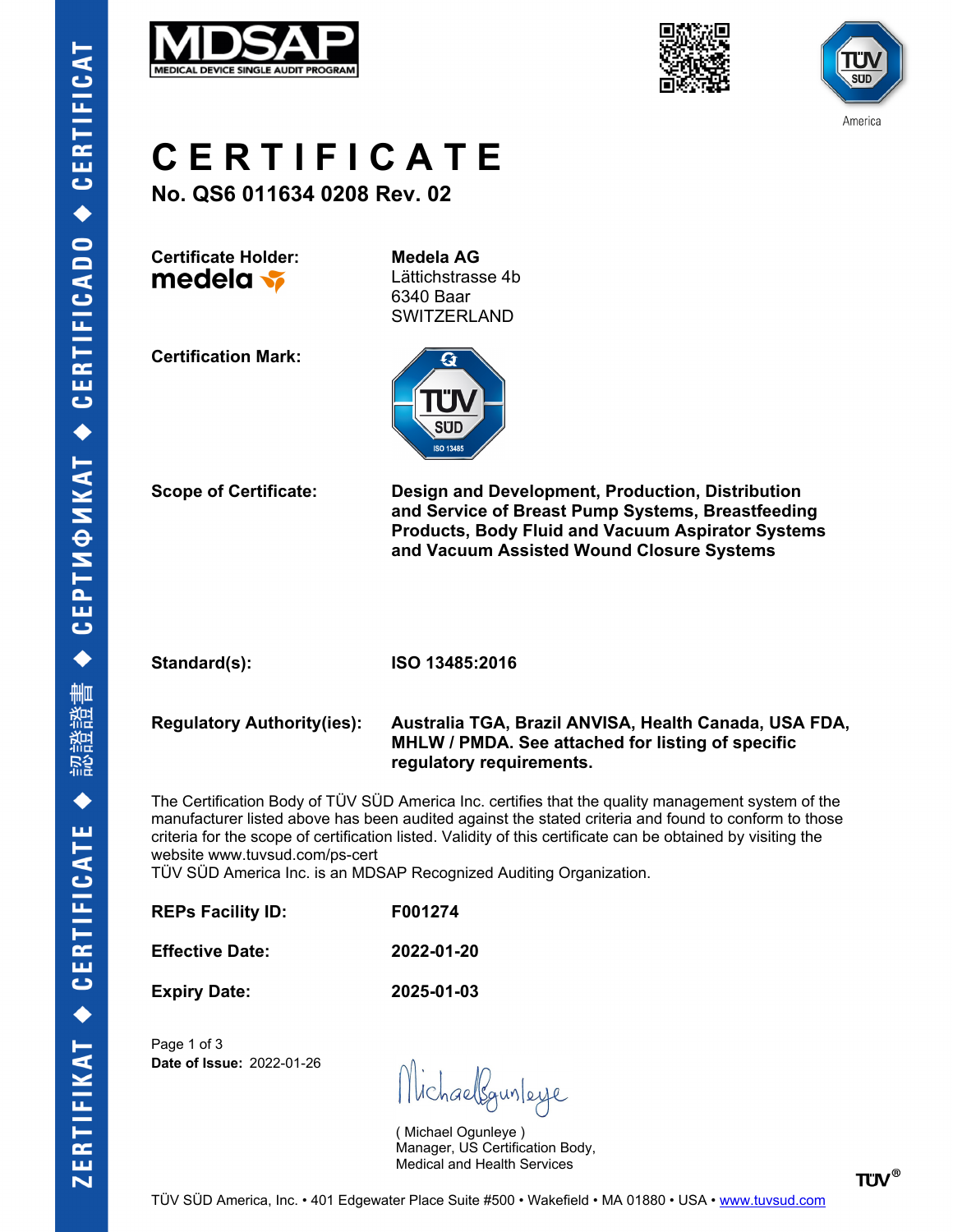



# **C E R T I F I C A T E**

**No. QS6 011634 0208 Rev. 02**

## **Regulatory Requirements: Audit/Certification Criteria**

#### **Australia**

 Therapeutic Goods (Medical Devices) Regulations 2002 - Schedule 3, Part 1 (excluding Part 1.6) – Full Quality Assurance Procedure

## **Brazil**

- RDC ANVISA n. 16/2013
- RDC ANVISA n. 23/2012
- RDC ANVISA n. 67/2009

#### **Canada**

- Medical Device Regulations – Part 1- SOR 98/282

#### **Japan**

- MHLW Ministerial Ordinance 169, Article 4 to Article 68
- PMD Act

## **United States**

- 21 CFR Part 803
- 21 CFR Part 806
- 21 CFR Part 807 Subparts A to D
- 21 CFR Part 820

**Facility(ies):** Medela AG

Lättichstrasse 4b, 6340 Baar, SWITZERLAND

Medela AG Sennweidstrasse 30, 6312 Steinhausen, SWITZERLAND

Medela AG Turmstrasse 30, 6312 Steinhausen, SWITZERLAND

Medela AG Lättichstrasse 7, 6340 Baar, SWITZERLAND

Page 2 of 3 **Date of Issue:** 2022-01-26

lichaelsgunleye

( Michael Ogunleye ) Manager, US Certification Body, Medical and Health Services

**TÜV®**